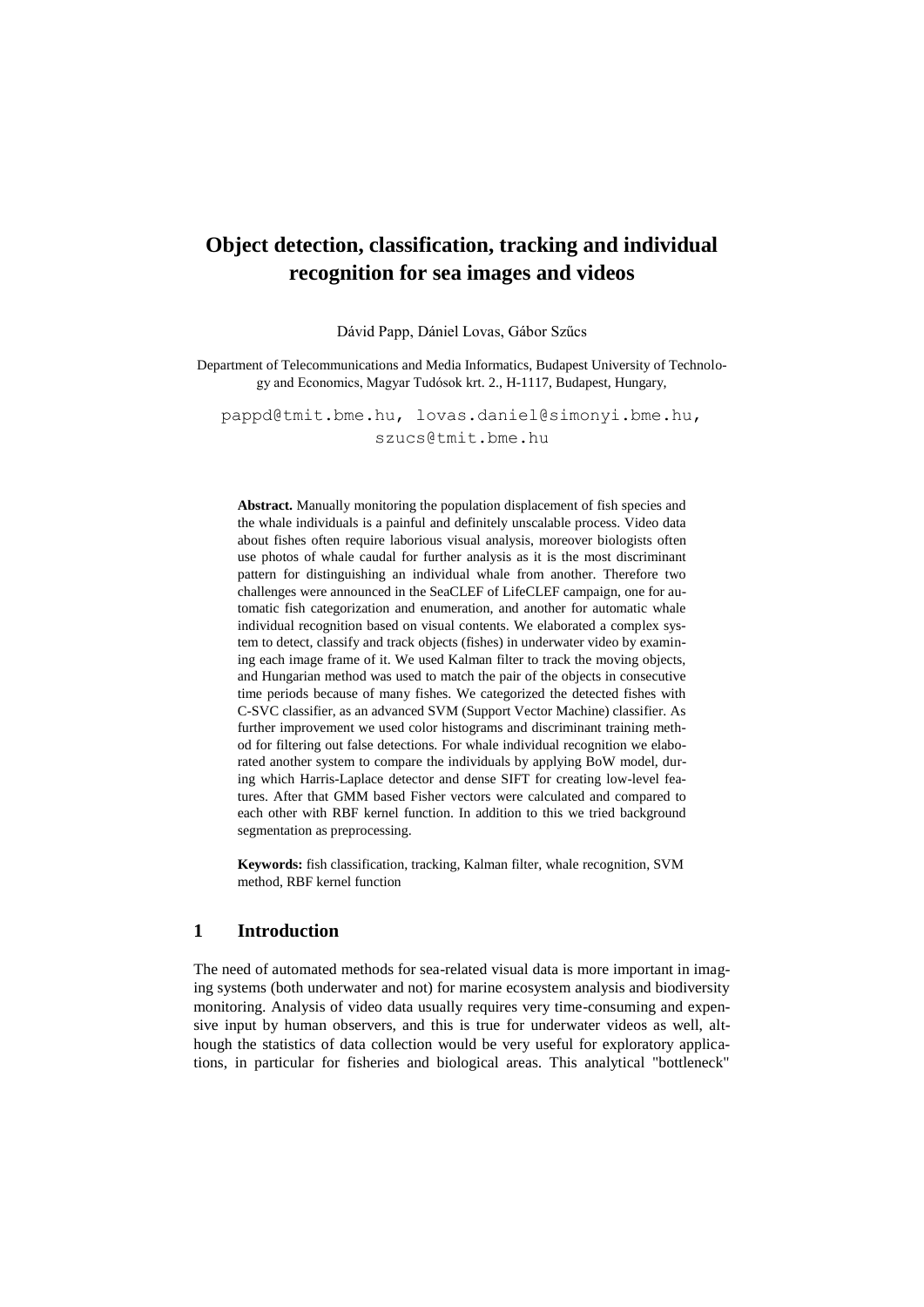greatly restricts the use of the powerful video technologies and demands effective methods for automatic content analysis to enable proactive provision of analytical information; and in order to solve this problem a challenge is announced in SeaCLEF [\[20\]](#page-7-0) of the LifeCLEF [\[7\]](#page-7-1) campaign of ImageCLEF.

In this challenge there were two subtasks: (1) Coral Reef Species Recognition, where the aim was to automatically identify and recognize coral reef species, and (2) Whale Individual Recognition, where the goal was to find the images that correspond to the same individual whale.

# **2 Coral Reef Species Recognition**

#### **2.1 Object detection, classification**

For object detection and classification we have improved our previous work [\[22\]](#page-8-0), where the bounding boxes of consecutive images with common fish identifiers can be classified into different species; therefore the final decision of classification in our solution was based on majority voting. For object detection we have used background subtraction [\[8\]](#page-7-2) in order to separate the foreground from background. Contours of objects have been detected using by an algorithm evolved by Suzuki and Abe [\[21\]](#page-7-3), and based on these contours the bounding boxes and the object centers were calculated.

For the classification of the content of the bounding boxes we have used Fast-Hessian Detector to determine the "key points" in each image, and SURF (Speed Up Robust Features) [\[1\]](#page-6-0) descriptor (both of them are low-level features) to extract local information at each key point. For creating high-level representation of each image we clustered the SURF descriptors with K-means [\[16\]](#page-7-4) algorithm, and the resulting cluster centers were considered as codewords, since a centroid represents similar feature descriptors. For calculating a high-level descriptor for an unknown image the low-level features are extracted from it, and based on the statistics (histograms) of the nearest codewords the high-level descriptor is calculated.

For classification the high-level descriptors we used a variation of SVM (Support Vector Machine), the C-SVC (C-support vector classification) [\[2\]](#page-7-5)[\[3\]](#page-7-6) with linear kernel function. The SVM is basically a binary linear classifier, thus in order to extend it to a number of classified categories, the one-against-all technique was used.

### **2.2 Tracking system**

After the object detection Kalman filter [\[9\]](#page-7-7)[\[25\]](#page-8-1) was used to track objects in three steps: (i) initialization, and after that there is a cycle process with (ii) prediction and (iii) correction. At initialization step an identity number and a confidence value were attached to every detected fish. In the next step a prediction was calculated by Kalman filter on each detected object (using the calculated object center) to forecast the future position of the investigated object. In the correction step the new detections (in next frame of the video) give the measurements (which are used in the comparison of the measurements with predictions). These measurements were used for correcting the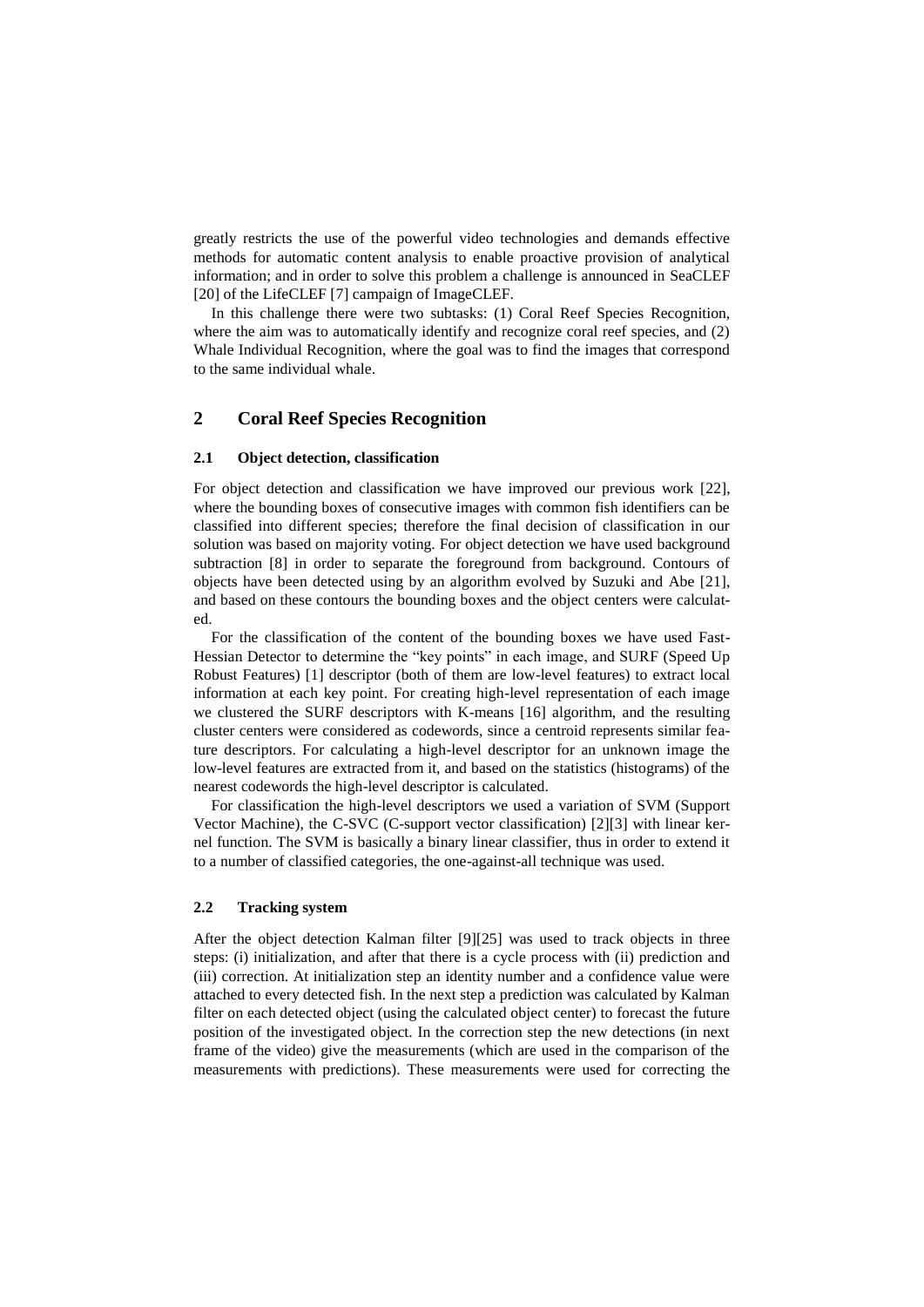Kalman filter objects. In order to reach the best tracked-measured coupling we applied the Hungarian method [\[12\]](#page-7-8)[\[5\]](#page-7-9), completed with a restriction that we removed those objects that not belong to a new measurement.

### **2.3 Further improvements**

We used different additions at machine learning phase for improving our predictions. One of them was the discrimination learning based on images extracted from training video set. We collected false positive detections according to the ground truth to define a new category, so-called 'Trash' class. This 'Trash' class was used for filtering out some particular objects from the classification procedure, which cannot be identified with high probability.

The other way that we tried to improve our prediction was that we used color histogram in addition to SURF descriptors at training phase. We created three color histograms, one for each color channel with 256 intensity levels. After that we used the same methods as in 2.1 and 2.2.

#### **2.4 Official evaluation of Coral Reef Species Recognition**

In the official evaluation the normalized counting score is measured (instead of accuracy as in our preliminary testing). The counting score (CS) is defined as can be seen in Equation (1), where d is the difference between the number of occurrences in the run (per species) and the number of occurrences in the ground truth (Ngt).

$$
CS = e^{-\frac{d}{Ngt}}
$$
 (1)

The precision (Pr) is defined as Pr= TP/(TP+FP) with TP and FP being, respectively, the true positives and the false positives. The normalized counting score (NCS) is defined as  $NCS = CS \times Pr$ .

Our final official results can be seen in two tables; the Table 1 presents the average (per video and species) normalized counting score (NCS), precision and counting score; and NCS values for each fish species can be seen in Table 2.

**Table 1.** Occurrences and NCS (Normalized Counting Score) results at fish species

|                                | normalized<br>counting score | precision | counting score |
|--------------------------------|------------------------------|-----------|----------------|
| <b>BME TMIT</b><br><b>RUN1</b> | 0.28                         | 0.35      | 0.54           |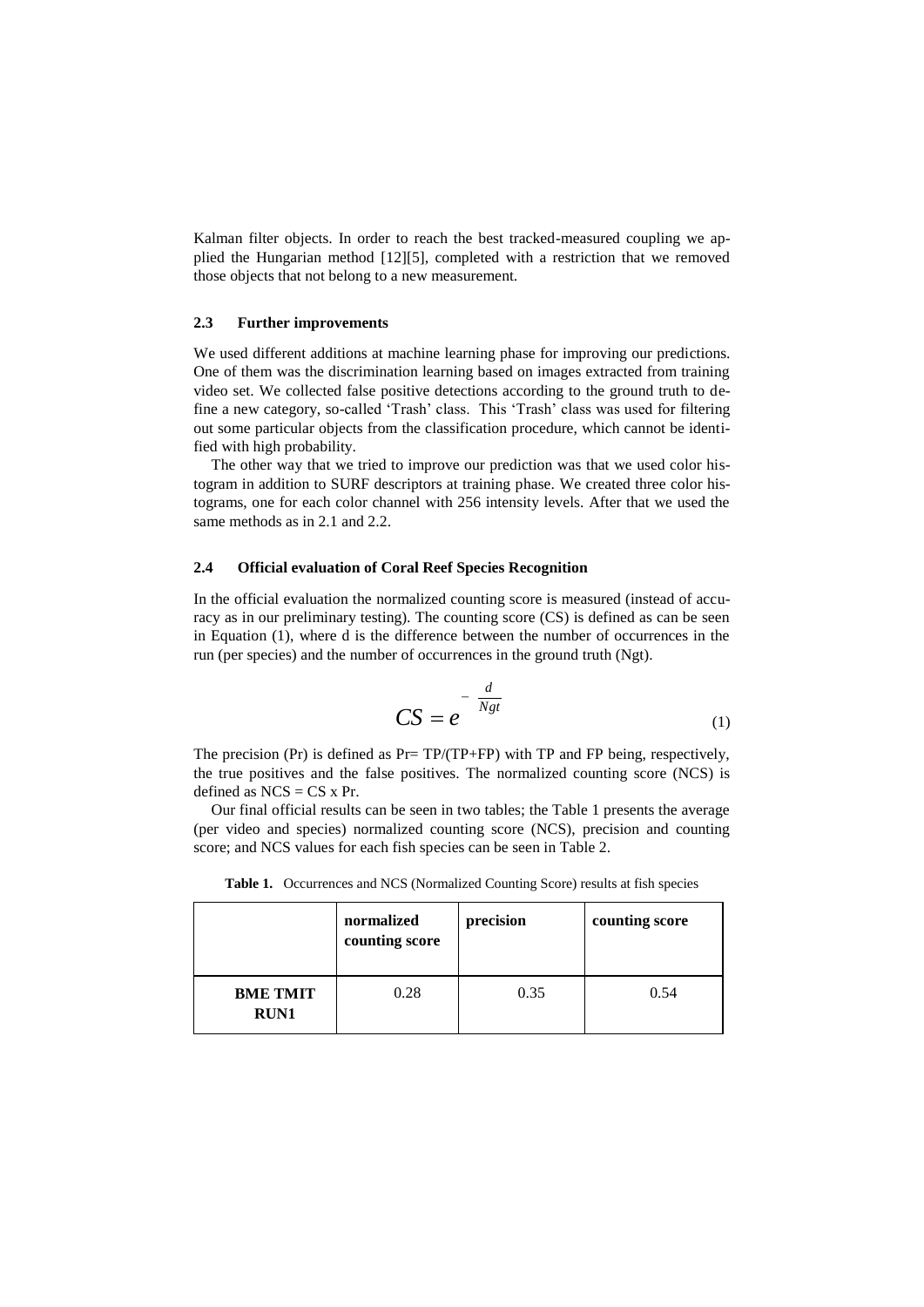| <b>Fish species</b>        | Counting | <b>Precision</b> | <b>Normalized</b> |
|----------------------------|----------|------------------|-------------------|
| abudefduf vaigiensis       | 0.8273   | 0.6712           | 0.5553            |
| acanthurus nigrofuscus     | 0.8257   | 0.3425           | 0.2828            |
| amphiprion clarkii         | 0.1713   | 0.0621           | 0.0106            |
| chaetodon lunulatus        | 0.4612   | 0.2748           | 0.1267            |
| chaetodon speculum         | 1.0000   | 1.0000           | 1.0000            |
| chaetodon trifascialis     | 0.6844   | 0.5068           | 0.3469            |
| chromis chrysura           | 0.0456   | 0.0275           | 0.0013            |
| dascyllus aruanus          | 0.8095   | 0.5078           | 0.4111            |
| dascyllus reticulatus      | 0.5122   | 0.1988           | 0.1018            |
| hemigymnus melapterus      | 0.7632   | 0.2877           | 0.2196            |
| myripristis kuntee         | 0.2554   | 0.0411           | 0.0105            |
| neoglyphidodon nigroris    | 0.6876   | 0.3545           | 0.2437            |
| pempheris vanicolensis     | 1.0000   | 1.0000           | 1.0000            |
| plectrogly-phidodon dickii | 0.0698   | 0.0353           | 0.0025            |
| zebrasoma scopas           | 0.1201   | 0.0321           | 0.0039            |

**Table 2.** Counting score, precision and NCS (Normalized Counting Score) results at fish species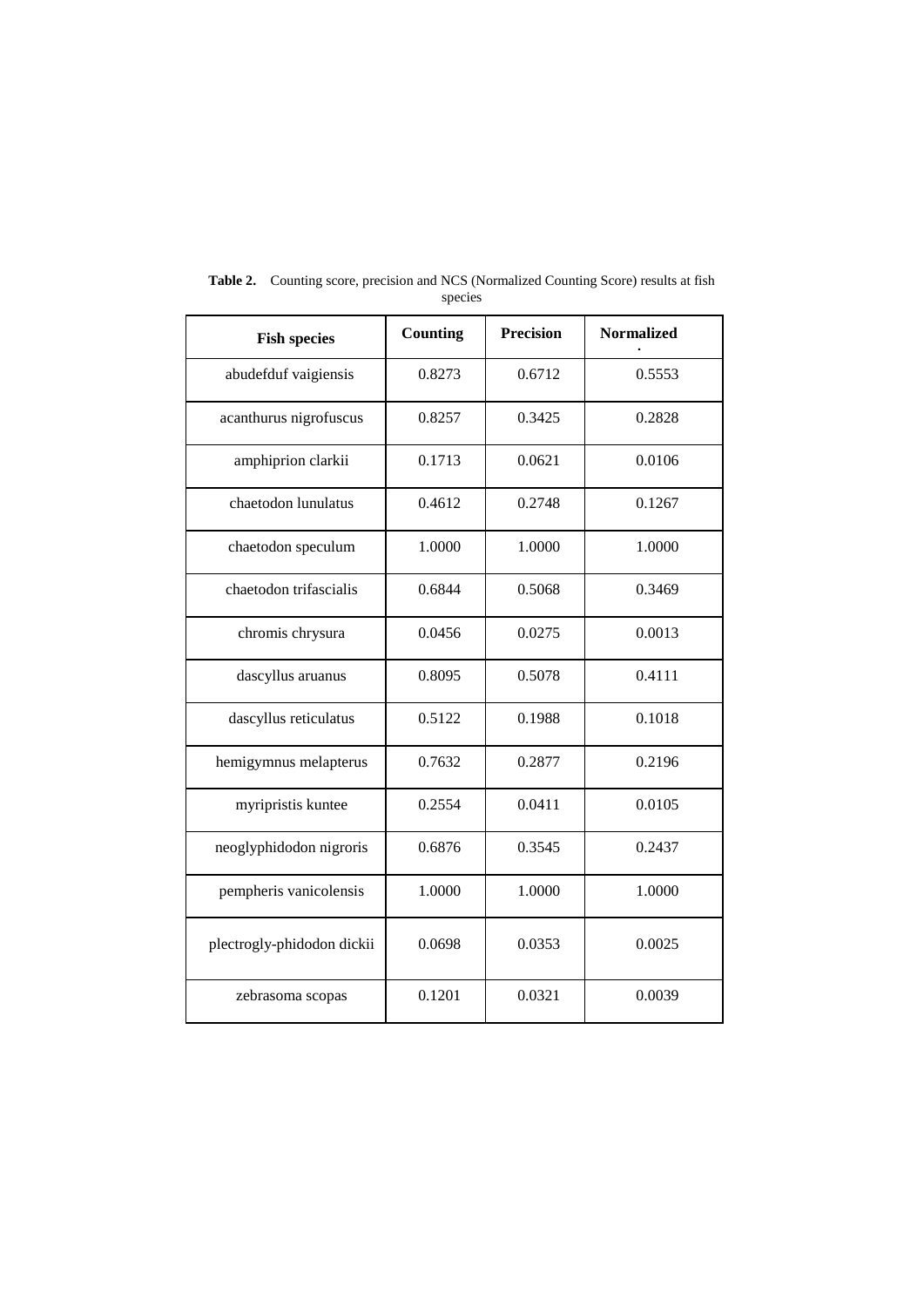## **3 Whale Individual Recognition**

The aim was to find the images that correspond to the same individual whale; and the basic idea was to create the representation of each image based on the visual content, and measure the similarity between the images by using their representatives. This approach consists of four steps: (i) feature detection, (ii) feature description, (iii) image description, (iv) similarity measurement as usual phases in computer vision and we solved these steps likewise to our previous work [\[23\]](#page-8-2).

#### **3.1 Feature detection and description**

Lots of different feature types can be detected in an image, e.g. corners, edges, ridges, as "interesting" part of an image, furthermore many possible feature extraction methods are available for images. We chose SIFT (Scale-Invariant Feature Transform) algorithm [\[15\]](#page-7-10)[\[14\]](#page-7-11), using dense sampling method (briefly dense SIFT). This sampling method can be considered as a two-dimensional grid upon the image, where SIFT descriptors were calculated at each grid point. We also used the Harris-Laplace corner detector [\[6\]](#page-7-12)[\[17\]](#page-7-13) for feature detection. Each of these descriptor vectors belongs to only one "interesting" point of an image.

#### **3.2 Image description**

The final step of creating the representation is the completion of a high-level descriptor for each image. Following the general trend, we applied BoW (bag-of-words) model [\[4\]](#page-7-14)[\[13\]](#page-7-15) for this purpose, where images are treated as documents. We have used GMM (Gaussian Mixture Model) for determining the codebook [\[19\]](#page-7-16)[\[24\]](#page-8-3) (whole set of codewords gives the codebook), which is a parametric probability density function represented as a weighted sum of (in our case 256) Gaussian component densities. GMM parameters were estimated based on the training set by using the iterative EM (Expectation Maximization) algorithm [\[24\]](#page-8-3), but an initial model was needed for EM. In our training procedure the k-means clustering was performed over all the vectors with 256 clusters, which resulted the initial model for EM. As a result of the algorithm described above, a codebook with 256 codewords was available for further calculations, which can be considered as a concise representation of the training image set. According to the codebook the next step was to create a descriptor that specifies the distribution of the visual codewords in any image, called high-level descriptor. To represent an image with high-level descriptor, the GMM based Fisher vector [\[19\]](#page-7-16)[\[18\]](#page-7-17) was calculated. These vectors were the final representations (image descriptor) of the images.

#### **3.3 Similarity measurement**

Firstly we tried Euclidean and other distance measurement techniques (e.g. City Block, Mahalanobis) for determining the relation between two fisher vectors. As far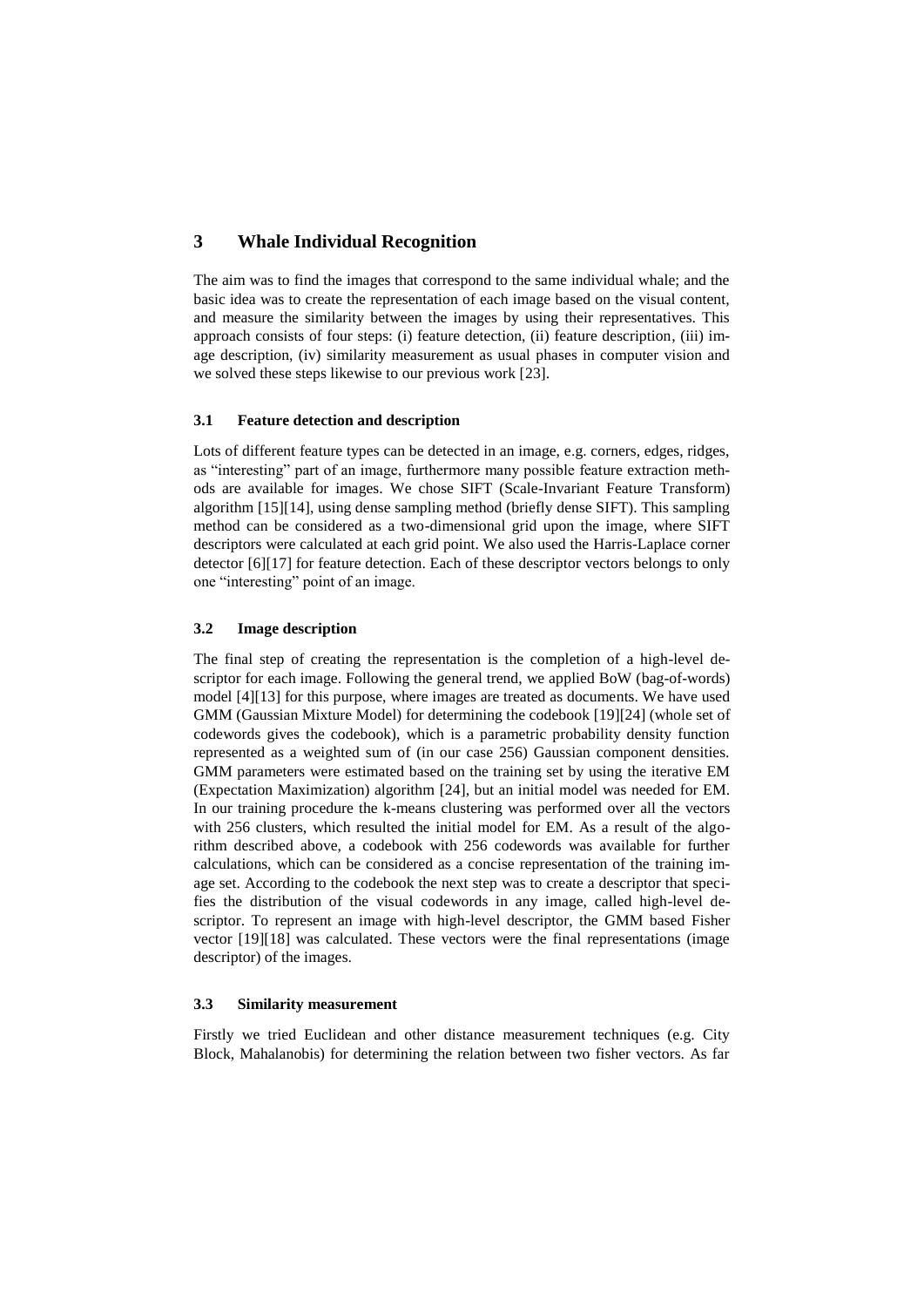as we were able to check the performance (by manually checking the most confident matches), these methods resulted very poor accuracy. Thus, we built a kernel matrix using RBF (Radial Basis Function) kernel function, because an entry of kernel matrix  $K(i,j)$  describes how similar the *i*<sup>th</sup> Fisher vector to the *j*<sup>th</sup> Fisher vector (i.e. the *i*<sup>th</sup> image to the  $j<sup>th</sup>$  image). According to this matrix, the list of our discovered matches in a descending confidence order were the elements of our submitted run file (i.e. "BME TMIT Whalerun1"). Note that we included the first approximately 1 million pairs in our run file, although with a shorter list we could have achieved a probably higher score in the official competition.

### **3.4 Segmentation**

We used the segmentation propagation technique introduced in [\[10\]](#page-7-18)[\[11\]](#page-7-19) for separating the background (the water) from the whale"s caudal fin. After that, we performed the same methods as in 3.1-3.3 on the 'masked images' for matching the individuals. As it can be seen in Figure 1, the algorithm was not able to perfectly separate the fins in all cases. In the first column of the figure, there are a few examples for a perfect segmentation; the second column includes acceptably good segmentations, where a portion of water still present in the masked version of the images; finally, some wrong segmentations can be seen in the last column, but this occurred rarely. Thus we created the "BME TMIT Whalerun2" and the "BME TMIT Whalerun3" on this basis. The only difference between them was that during the feature extraction phase, for the "BME TMIT Whalerun3" we restricted the dense sampling of SIFT descriptors to sample exclusively from the masked portion of the image (i.e. from the caudal fin).



Fig. 1. Some examples for the segmentation of whales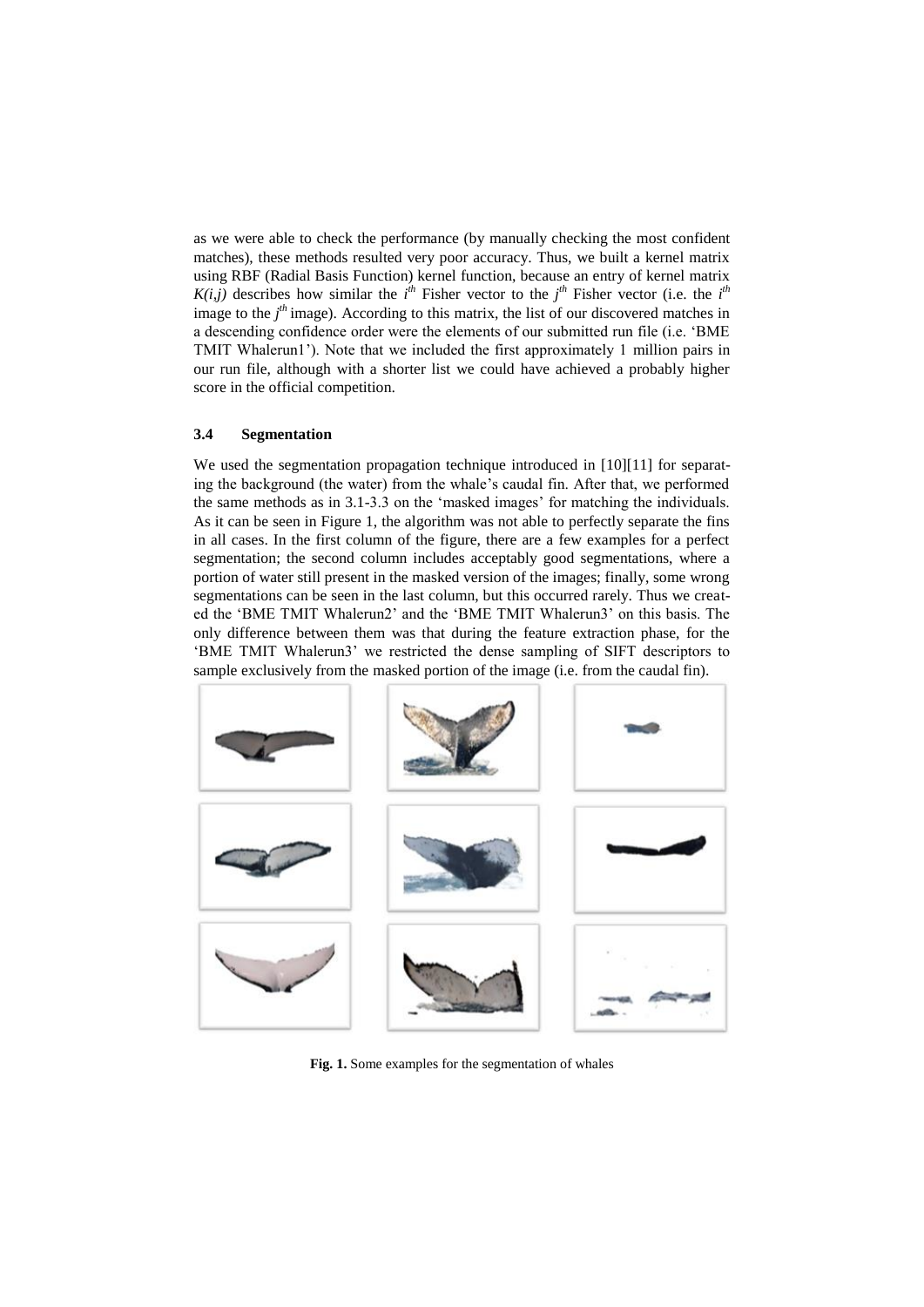#### **3.5 Official evaluation of Whale Individual Recognition**

The metric used for evaluating the submitted run files was the Average Precision (i.e. the precision averaged across all good matches of the ground truth). The following table provides the AP values of our submitted runs.

| <b>Run name</b>    | <b>Average Precision</b> |
|--------------------|--------------------------|
| bmetmit whalerun 1 | 0.25                     |
| bmetmit_whalerun_3 | 0.10                     |
| bmetmit_whalerun_2 | 0.03                     |

**Table 3.** Results of Whale Individual Recognition

# **4 Conclusion**

Two challenges were announced in the SeaCLEF of LifeCLEF campaign, one for automatic fish categorization and enumeration, and another for automatic whale individual recognition based on visual contents. For the first task we elaborated a complex system to detect, classify and track objects (fishes) in underwater video by examining each image frame of it. We used Kalman filter to track the moving objects, and Hungarian method was used to match the pair of the objects in consecutive time periods because of many fishes. We categorized the detected fishes with C-SVC classifier, as an advanced SVM (Support Vector Machine) classifier. As further improvement we used color histograms and discriminant training method for filtering out false detections. In the official evaluation the normalized counting score is measured, our final official result was 0.28.

For whale individual recognition we elaborated another system to compare the individuals by applying BoW model, during which Harris-Laplace detector and dense SIFT for creating low-level features. After that we calculated the GMM based Fisher vectors and then we compared them to each other with RBF kernel function, but firstly we tried several distance measurements. In addition to this we tried background segmentation as preprocessing. Average Precision (AP) metric was used for evaluating, our final official results for submitted run files were 0.25, 0.10, 0.03. Based on these we can conclude that the segmentation had no positive effect on the recognition.

#### **References**

<span id="page-6-0"></span>1. Bay, H. and Tuytelaars, T. and Van Gool, L.: SURF: Speeded Up Robust Features, 9<sup>th</sup> Eu*ropean Conference on Computer Vision*, (2006)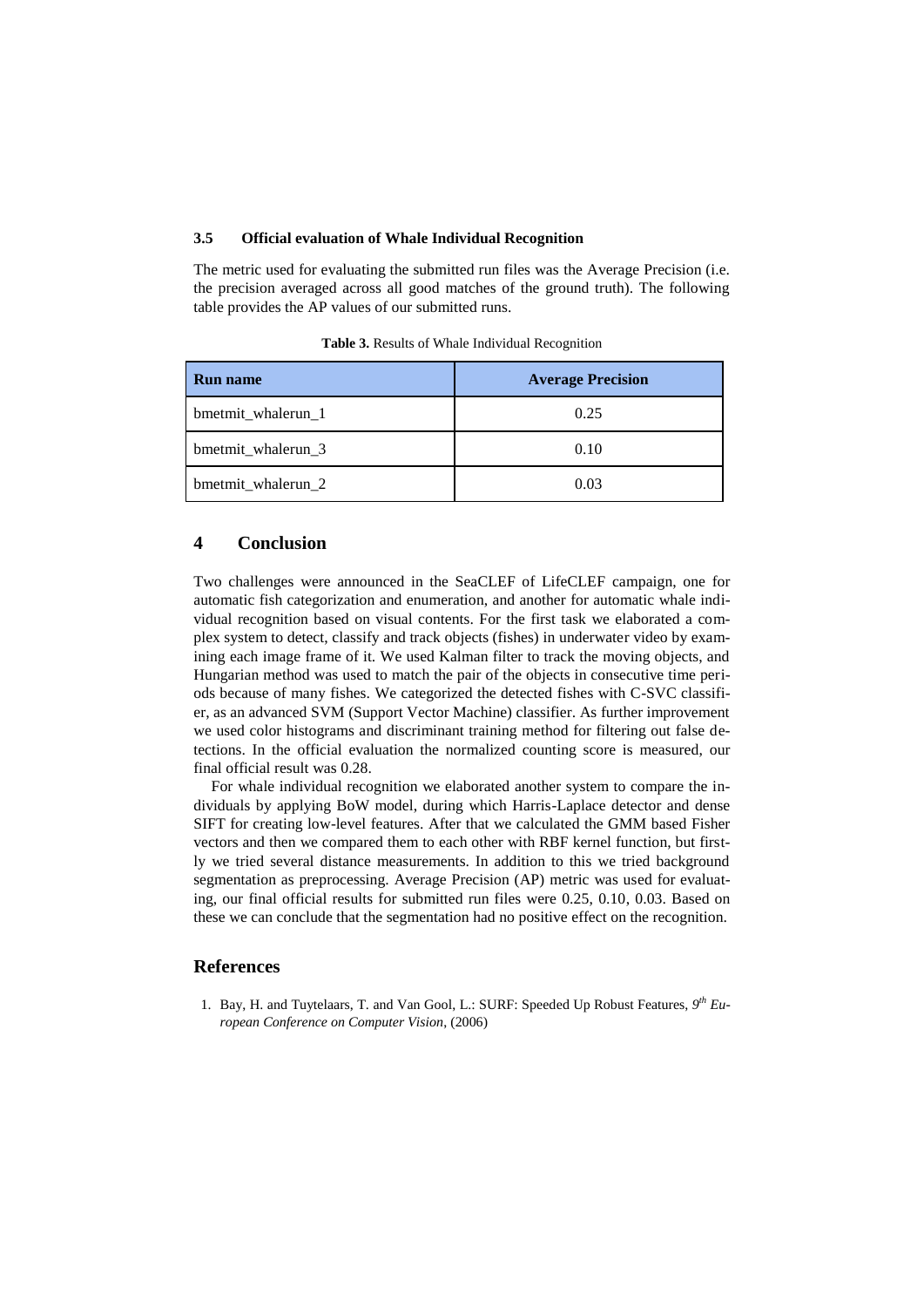- <span id="page-7-5"></span>2. Boser, B., Guyon, I., Vapnik, V.: A Training Algorithm for Optimal Margin Classifier, Proc. of the *5th Annual ACM Workshop on Computational Learning Theory*, pp. 144-152 (1992)
- <span id="page-7-6"></span>3. Cortes, C., Vapnik, V.: Support-vector networks*, Machine Learning*, Vol. 20, No. 3, pp. 273-297 (1995)
- <span id="page-7-14"></span>4. Fei-Fei, L., Fergus, R., & A. Torralba, A.: Recognizing and Learning Object Categories, *IEEE Computer Society Conference on Computer Vision and Pattern Recognition (CVPR)*, (2007)
- <span id="page-7-9"></span>5. Frank, A.: On Kuhn's Hungarian method—a tribute from Hungary. *Naval Research Logistics (NRL)*, 52(1), 2-5. (2005)
- <span id="page-7-12"></span>6. Harris, C, Stephens, M.: A combined corner and edge detector. In C. J. Taylor, editors, *Proceedings of the Alvey Vision Conference*, pages 23.1-23.6. Alvey Vision Club, September 1988. doi:10.5244/C.2.23.
- <span id="page-7-1"></span>7. Joly, A., Goëau, H., Glotin, H., Spampinato, C., Bonnet, P., Vellinga, W. P., Champ, J., Planqué, R., Palazzo, S., Müller, H.: LifeCLEF 2016: multimedia life species identification challenges, *Proceedings of CLEF 2016* (2016)
- <span id="page-7-2"></span>8. KaewTraKulPong P. and Bowden, R.: An Improved Adaptive Background Mixture Model for Real- time Tracking with Shadow Detection*,* In Proc. *2nd European Workshop on Advanced Video Based Surveillance Systems*, AVBS01. Sept (2001)
- <span id="page-7-7"></span>9. Kalman, R. E.: A New Approach to Linear Filtering and Prediction Problems. *Journal of Basic Engineering*, 82(1), 35-45. (1960)
- <span id="page-7-18"></span>10. Kuettel, D., Guillaumin M., Ferrari V.: ImageNet Auto-annotation with Segmentation Propagation, Technical Report, *International Journal of Computer Vision*, 2013.
- <span id="page-7-19"></span>11. Kuettel, D., Guillaumin, M., Ferrari, V.: Segmentation Propagation in ImageNet *European Conference on Computer Vision (ECCV)*, Firenze, Italy, October 2012.
- <span id="page-7-8"></span>12. Kuhn, H. W.: The Hungarian method for the assignment problem. *Naval research logistics quarterly*, 2(1‐2), 83-97. (1955)
- <span id="page-7-15"></span>13. Lazebnik, S., Schmid, C. and Ponce, J.: Beyond Bags of Features: Spatial Pyramid Matching for Recognizing Natural Scene Categories, Proceedings of the *IEEE Conference on Computer Vision and Pattern Recognition*, New York, Vol. 2, pp. 2169-2178 (2006)
- <span id="page-7-11"></span>14. Lowe, D. G.: Distinctive Image Features from Scale-Invariant Keypoints*, International Journal of Computer Vision*, 60, 2, pp. 91-110, (2004)
- <span id="page-7-10"></span>15. Lowe, D.: Object recognition from local scale-invariant features. In: *ICCV* (1999)
- <span id="page-7-4"></span>16. MacQueen, J.: Some methods for classification and analysis of multivariate observations, Proceedings of the *Fifth Berkeley Symposium on Mathematical Statistics and Probability*, Vol. 1, pp. 281-297 (1967)
- <span id="page-7-13"></span>17. Mikolajczyk, K., Schmid, C.: Scale & affine invariant interest point detectors*,* International *Journal on Computer Vision* 60(1), 2004, pp. 63-86.
- <span id="page-7-17"></span>18. Perronnin, F., Dance, C.: Fisher kernel on visual vocabularies for image categorization, *IEEE Computer Society Conference on Computer Vision and Pattern Recognition (CVPR)*, (2007)
- <span id="page-7-16"></span>19. Reynolds D. A.: Gaussian Mixture Models, *Encyclopedia of Biometric Recognition*, Springer, February, pp. 659-663 (2009)
- <span id="page-7-0"></span>20. SeaCLEF 2016 http://www.imageclef.org/lifeclef/2016/sea (LifeCLEF 2016), *CLEF working notes 2016*
- <span id="page-7-3"></span>21. Suzuki, S. and Abe, K.,: Topological Structural Analysis of Digitized Binary Images by Border Following. *Computer Vision, Graphics, and Image Processing*, 30(1), 32-46. (1985)